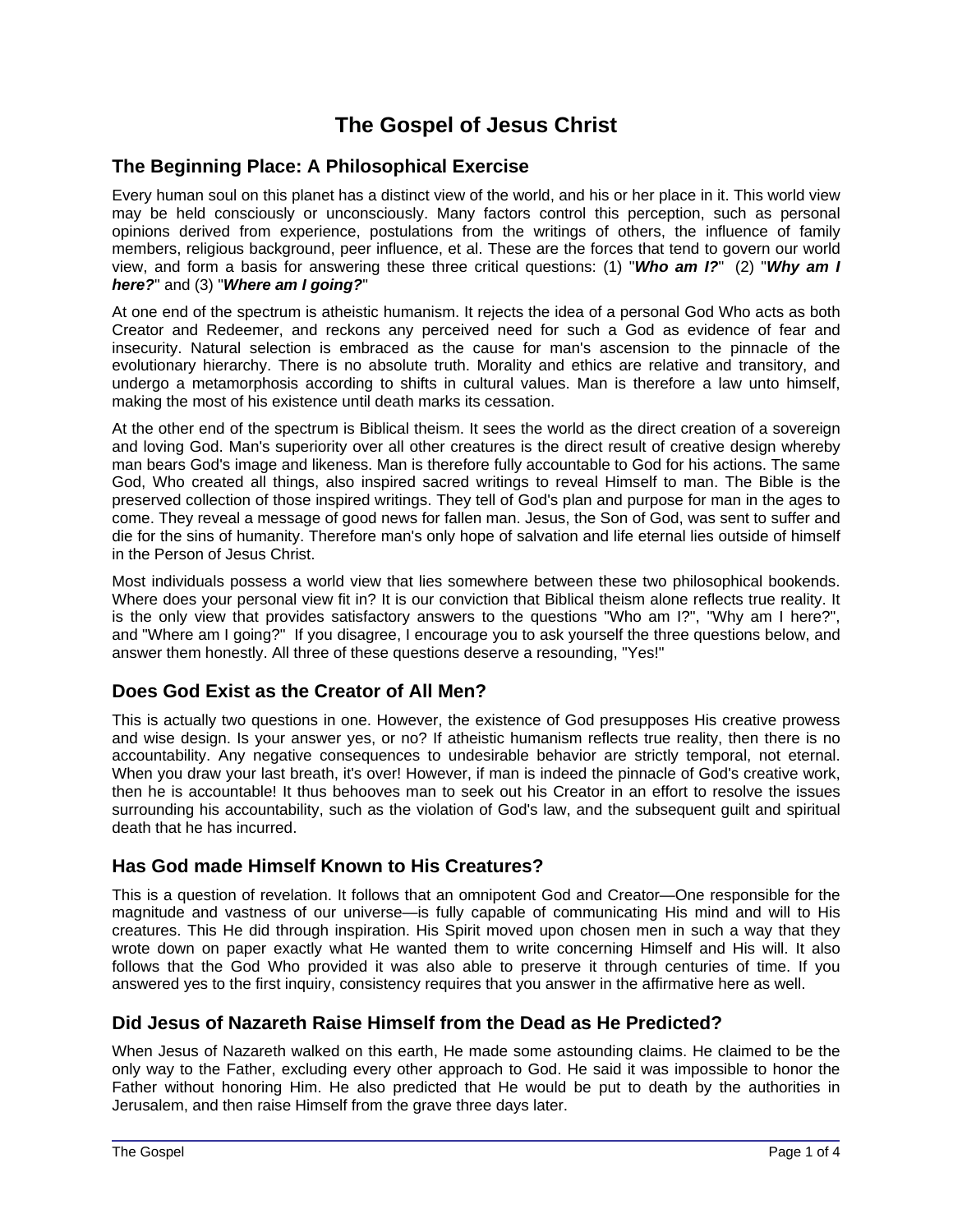# Truth On Fire

It comes down to this. If the resurrection is not a fact, then Jesus was a fraud. Nothing He said is true or believable. On the other hand, if Jesus backed up His claims, and is alive today at the Father's right hand, everything He said is true and believable! He is Lord indeed! Every knee shall bow, and every tongue shall confess, that Jesus Christ is Lord! Coupled with the fact that several hundred eyewitnesses saw Him alive after His crucifixion and burial is the absence of a body. Neither the Jews nor Roman authorities could produce one, notwithstanding the tight security measures at the tomb. Great sums of hush money were paid to witnesses in an effort to squelch the truth. Are you prepared to deny the historical reality of the resurrection in the face of such overwhelming and undeniable evidence?

Here is the bottom line! Every philosophical, ethical, and or religious system sinks or swims with the resurrection of Jesus of Nazareth. The burden of proof lies with the gainsayers.

### **The Four Entrances**

Our presentation of the Gospel of Jesus Christ centers around four significant entrances. They are: (1) The entrance of sin into this world, (2) The entrance of the God's Law as the standard of righteousness, (3) The entrance of God Himself into this world as a man, and (4) The entrance of Christ into the heart of a believing sinner, bringing forgiveness and life. We start with the bad news first.

#### **The Entrance of Sin into this World**



 The apostle Paul wrote these words in Romans 5:12: "*For as by one man sin entered into the world, and death by sin; and so death passed upon all men, for that all have sinned*." One man (Adam) was responsible for sin's entrance into this world. That entrance was fatal for mankind and the entire creation. It left both spiritual and physical death in its wake. The words "*passed upon*" depict the permeation of sin's effects throughout the entire human race (much like a drop of cyanide poison placed in a five gallon container of pure water contaminates all five gallons of that water. Therefore all men sinned with Adam according to God's reckoning. Paul had previously asserted that "*the wages of sin is death*" (Romans 3:23). Every person must understand the grave consequences of his or her sin.

The word "*death*" is the Greek **thanatos**, which speaks of separation. In physical death, the soul and spirit are separated from the body. In spiritual death, the soul experiences separation from God although the body is alive. In eternal (the second)

death, the soul is separated from God eternally in a place called The Lake of Fire. The apostle John saw a vision of this ultimate and final separation. He said, "*And death and hell were cast into the lake of fire. This is the second death. And whosoever was not found written in the book of life was cast into the lake of fire*" (**Revelation 20:14-15**).

Dear friend, this is indeed bad news. It is, however, bad news with an antidote. The compassion of God is more than a match for man's peril, as we shall later see.

#### **The Entrance of God's Law**



In Romans 5:20-21, the apostle Paul wrote these words concerning the law: "*Moreover the law entered, that the offence might abound. But where sin abounded, grace did much more abound: That as sin reigned unto death, even so might grace reign through righteousness unto eternal life by Jesus Christ our Lord*." We are told here that the entrance of God's law multiplied the chargeable offences of men. They abounded! The introduction of God's righteous standard exposed the degree to which man was unrighteous and sinful in his conduct. This does not mean that man became more sinful. It simply means that his sinfulness was exposed for what it was. This purpose was clarified in Romans 7:13, where Paul affirmed "*that sin by the commandment might become exceeding sinful*." The law was given to teach man the exceeding sinfulness of his sin; that is, the degree to which God's standard of righteousness was being violated.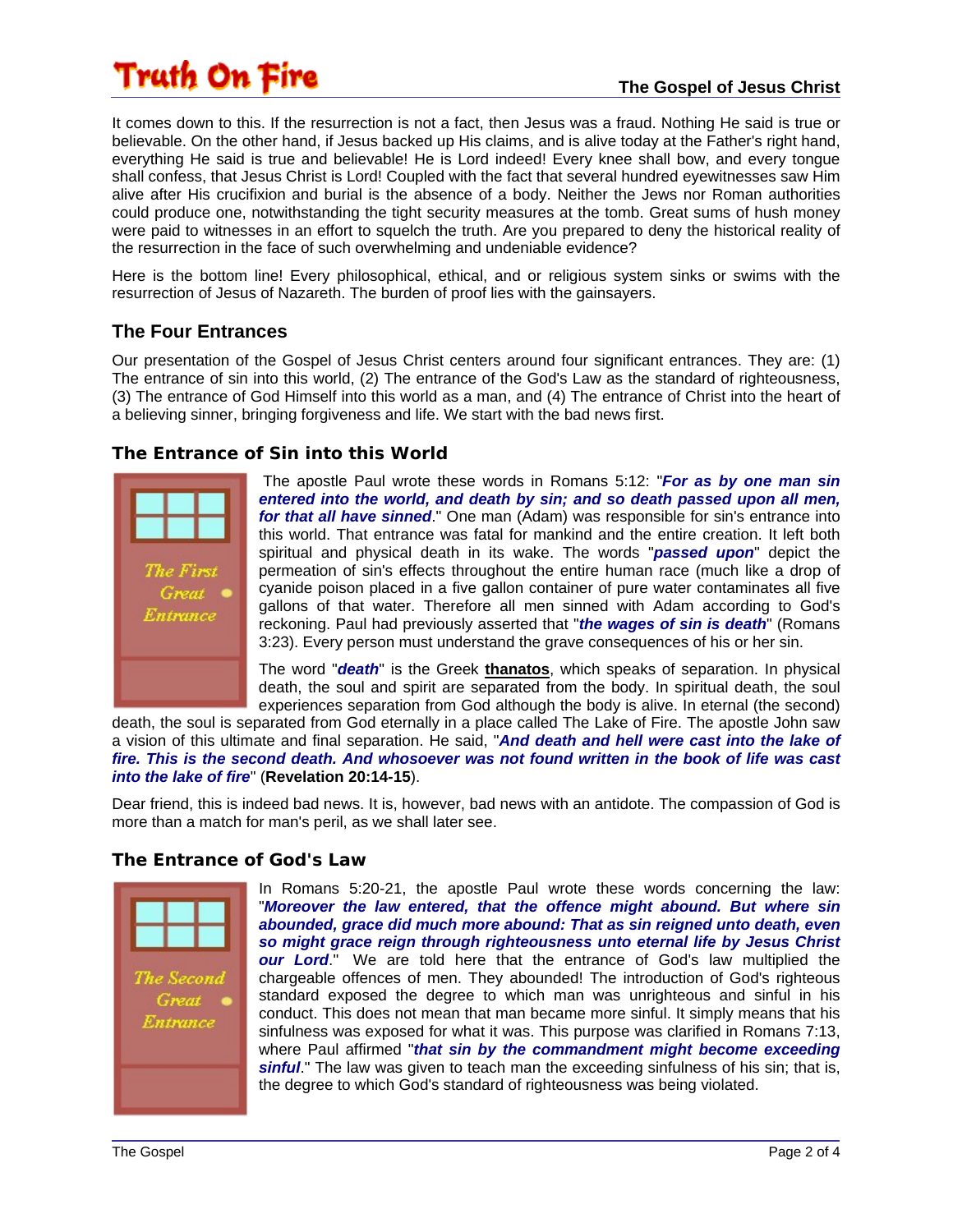# Truth On Fire

In Romans 3:19-20, Paul confirmed the sense of guilt imposed by the law upon its subjects: "*Now we know that whatsoever things the law saith, it saith to them who are under the law: that every mouth may be stopped, and the whole world may become guilty before God. Therefore by the deeds of the law there shall be no flesh justified in his sight: for by the law is the knowledge of*  sin." Again, we are told that the law produces a knowledge of sin. Sin is exposed for its exceeding sinfulness. The result is a condition of quilt before a righteous God. The verdict is in! The irrefutable evidence of this guilt stops the mouths of the guilty, and leaves them with no defense.

Therefore it is impossible that the law could ever provide salvation, or justification, for a sinner. In other words, no amount of good deeds can eradicate our sin and guilt before God. The law serves as a "*schoolmaster*" (Galatians 3:24). It educates us regarding our sinful state, in order that we might cast ourselves upon the mercy of God, and be drawn into the loving embrace of Jesus Christ. He is the antidote for our sin, guilt, and spiritual death. This is good news indeed!

#### **The Entrance of the God-Man**



The apostle Paul offered this word of personal testimony. He said, "*This is a faithful saying, and worthy of all acceptation, that Christ Jesus came into the world to save sinners; of whom I am chief*" (I Timothy 1:15). God entered into this world in the person of Jesus Christ. His purpose was to save sinners. Paul claims that Jesus went to the bottom of the barrel to save him. The conclusion that Paul wanted us to draw from his testimony is that no sinner is beyond saving. God has already rectified the worst case.

Fundamental to His entrance into this world was His love and compassion for sinners. This love would manifest itself in His suffering and death on their behalf. The scripture says: "*For when we were yet without strength, in due time Christ died for the ungodly. For scarcely for a righteous man will one die: yet peradventure for a good man some would even dare to die. But God commendeth His love toward us, in that, while we were yet sinners, Christ* 

died for us" (Romans 5:6-8). The righteous man is one of moral rectitude. The good man is one who goes beyond personal integrity in showing benevolence toward his fellow man. It would take this caliber of man for another to consider dying in his place. This rarely happens. In contrast to such a rare event is the death Jesus Christ. His love for sinners was put on open display on a cross outside of Jerusalem. It was for His enemies He died, not for His friends.

God's need to extract a penalty for sin, and the violations of His law, was satisfied in Jesus His Son. He paid that penalty in our stead. What we could not do for ourselves, God did for us in Christ. Jesus is the full satisfaction. All that remains for man is to acknowledge his sin and guilt before God, and to receive by faith the provision that Jesus made for him.

The resurrection of Jesus from the dead proved that He was the sinless Son of God. His death was substitutionary in nature, and God was completely satisfied with what it accomplished. Jesus is both the complete satisfaction for sin with respect to God, and the perfect substitute with respect to sinful man. This is why Paul could say, "*For there is one God, and one mediator between God and men, the man Christ Jesus; who gave Himself a ransom for all, to be testified in due time*" (I Timothy 2:5-6). Jesus is the one Person, both human and Divine, who can bridge the gap between a holy God and a sinful man.